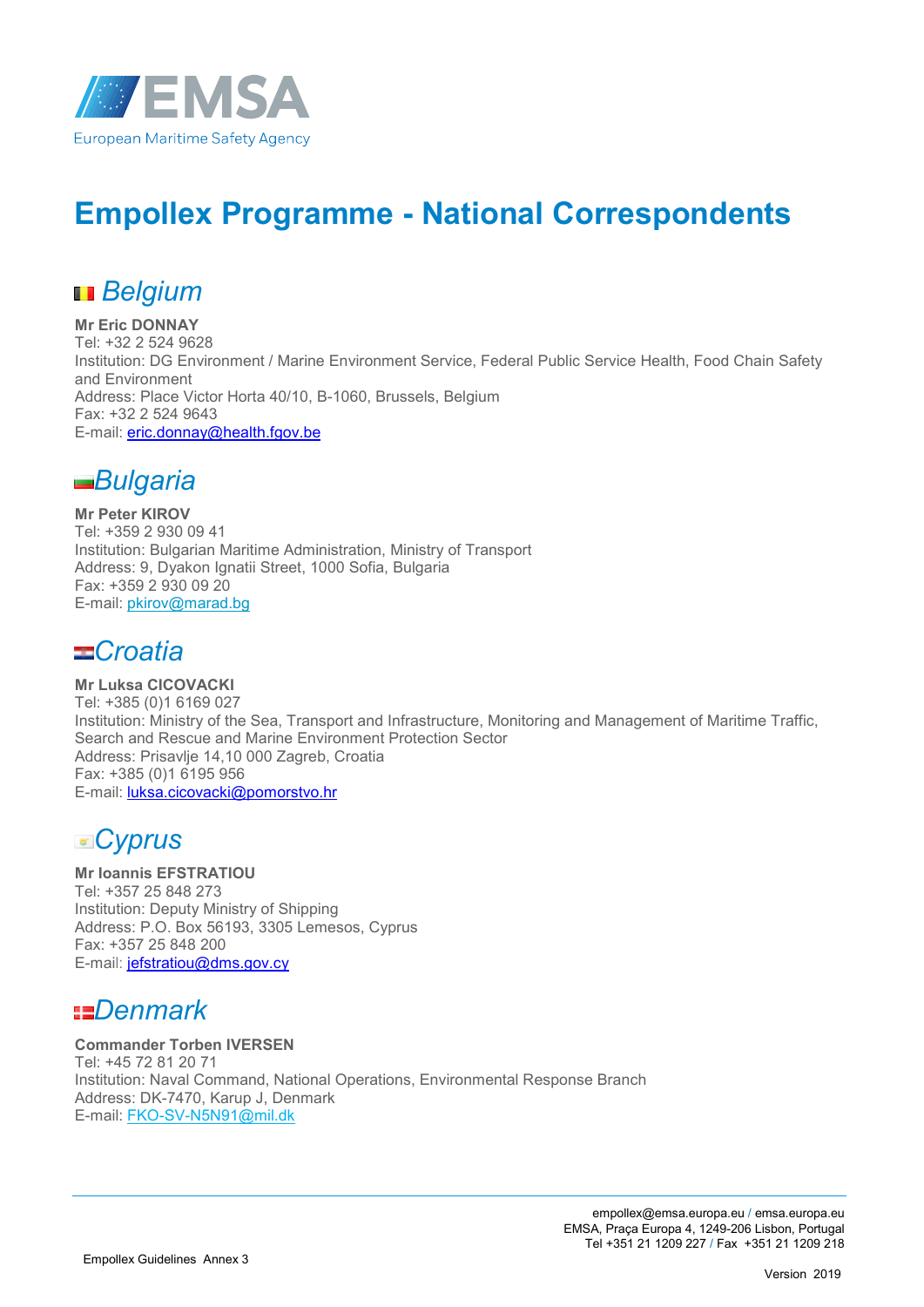*Estonia*

**Mr Kaspar ANDERSON** Tel: +372 6262 990 Institution: Ministry of the Environment, Marine Environment Department Address: Narva mnt. 7A, 15172 Tallinn, Estonia Fax: +372 5322 5036 E-mail: kaspar.anderson@envir.ee

*Finland*

**Ms Heli HAAPASAARI** Tel: +358 29 542 1161 Finnish Border Guard HQ, SAR and Maritime Safety Unit Address: P.O. Box 3, (Vilhonvuorenkatu 6), FI-00131 Helsinki, Finland E-mail: heli.haapasaari@raja.fi

#### *France*

**Ms Florence WAGNER** Tel : +33 9 88683062 Institution: Secrétariat Général de la Mer, Operational Centre for Coast Guard functions (COFGC) Address: 60 Bd Général Valin, 75009 Paris Cedex 15, France Fax: N/A E-mail: florence.wagner@intradef.gouv.fr

#### *Germany*

**Mr Frank DEUTSCHER** Tel: +49 30-18300-4621 Institution: Federal Ministry of Transport and Digital Infrastructure, Division WS 22- Maritime Emergency Preparedness Address: Invalidenstraße 44, 10115 Berlin, Germany Fax: N/A E-mail: Frank.Deutscher@bmvi.bund.de & cc: ref-ws22@bmvi.bund.de

#### *Greece*

#### **Commander H.C.G Stylianos MARKOULAKIS**

Tel: +30 213 137 1565-1351 Institution: Ministry of Shipping and Islands Policy, Hellenic Coast Guard HQ, Marine Environment Protection **Directorate** Address: Akti Vasileiadi (Gate E1/E2), 18510 Piraeus, Greece Fax: +30 210 422 0440 E-mail: dipthap@hcg.gr

### *Iceland*

#### **Mrs Sigrídur KRISTINSDOTTIR**

Tel: +354 591 2000 Institution: Environment Agency of Iceland Address: Sudurlandsbraut 24, 108 Reykjavik, Iceland Fax: +354 591 2010 E-mail: sigridur.kristinsdottir@umhverfisstofnun.is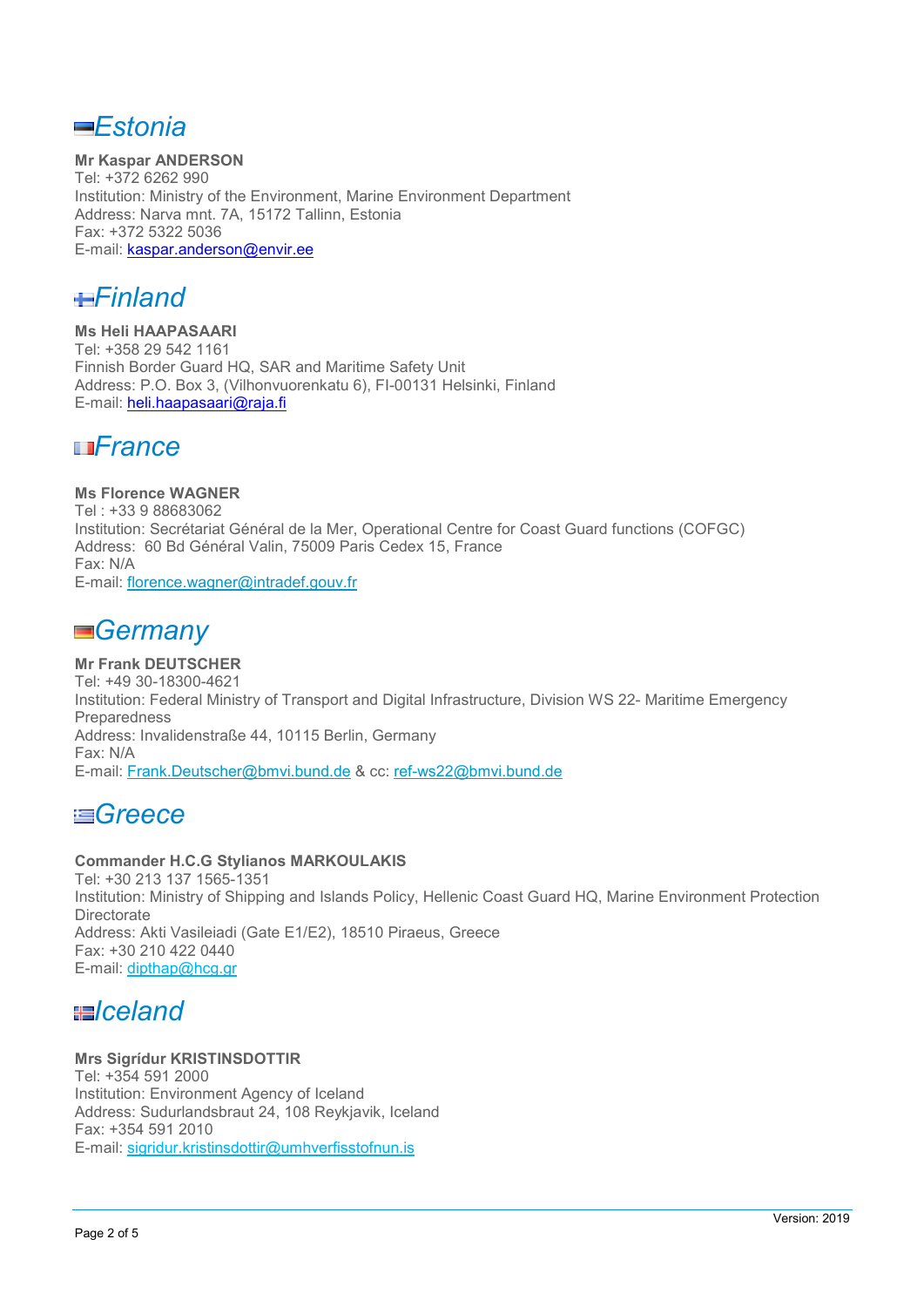### *Ireland*

**Mr Dave Mc MYLER** Tel: +353 1 678 3446 Institution: Irish Coast Guard, Department of Transport, Tourism and Sport Address**:** Leeson lane, Dublin D02 TR60, Ireland Fax: +353 1 678 3439 E-mail: DaveMCMYLER@dttas.gov.ie



**Mr Aurelio CALIGIORE** Tel: +39 0657 225672 Insititution: Ministero dell´ Ambiente e della Tutela del Territorio e del Mare Address: Via Capitan Bavastro 174, 00154 Roma, Italy Fax: +39 0657 225679 E-mail: Caligiore.Aurelio@minambiente.it



**Ms Evija SMITE** Tel: +371 67408169 Institution: State Environment Service of Ministry of Environmental Protection and Regional Development Address: 4 Voleru Street, LV-1007 Riga, Latvia Email: evija.smite@vvd.gov.lv

#### *Lithuania*

#### **Ms Viktorija GIRAITYTE**

Tel: +370 5 219 1851 Institution: Ministry of Environment of the Republic of Lithuania, Water Department Address: A. Jakšto str. 4, LT-01105 Vilnius, Lithuania Fax: +370 5 266 36 63 Email: v.giraityte@am.lt

### *Malta*

**Captain Richard GABRIELE** Tel: +356 22 91 44 20 Institution: Transport Malta, Ports and Yachting Directorate Address: Marsa, MRS 1917, Malta Fax: +356 22 91 44 29 Email: richard.gabriele@transport.gov.mt

### *Norway*

**Ms Silje BERGER** Tel: +47 3303 4811 Institution: Norwegian Coastal Administration Address: Moloveien 7, 3187 Horten, Norway Fax: +47 3303 4949 Email: silje.berger@kystverket.no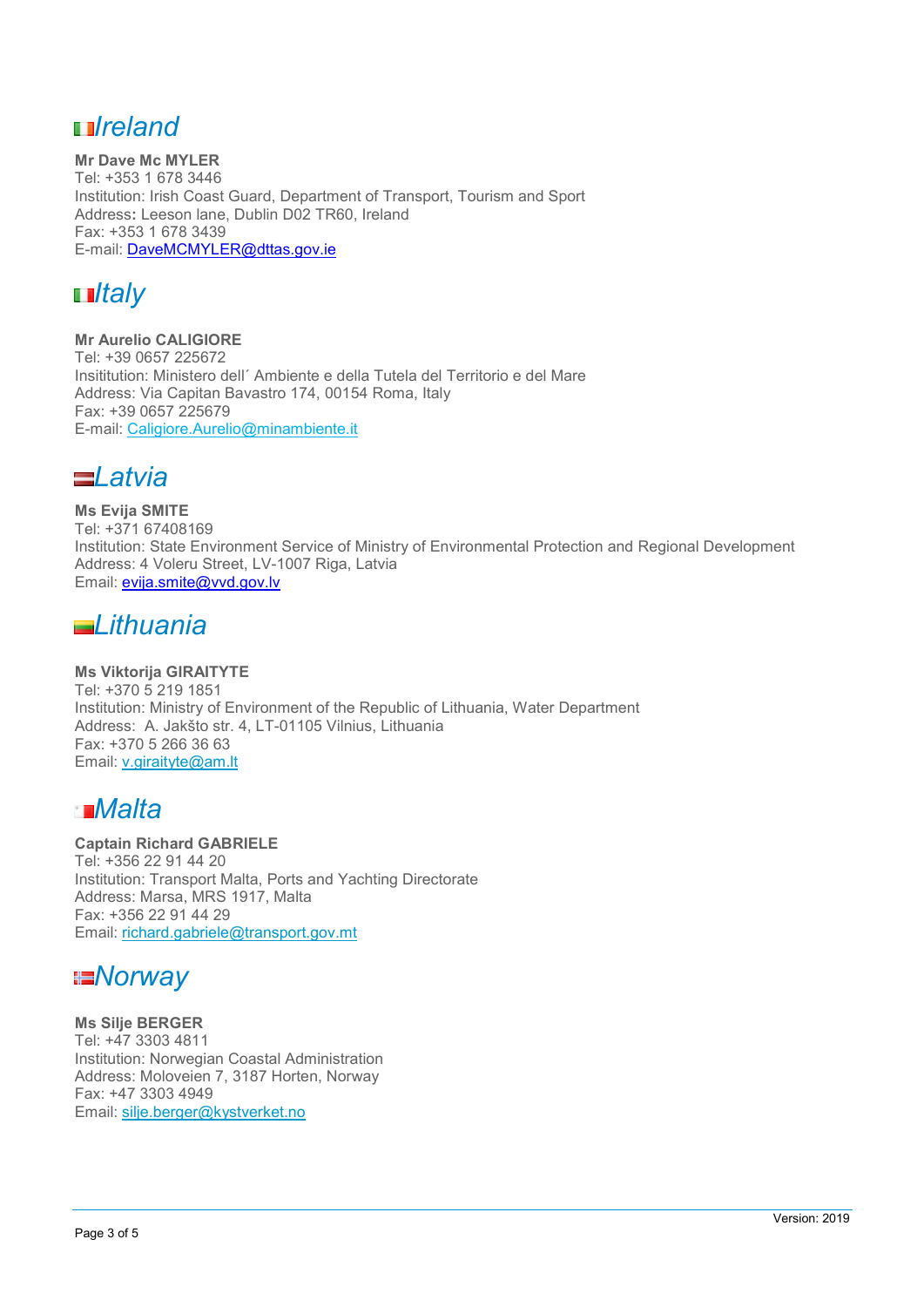*Poland*

**Ms Agnieszka ZAPLATKA** Tel: +48 22 630 13 77 Institution: Maritime Safety Department, Ministry of Infrastructure Address: Chalubinskiego Str. 4/6, 00-928 Warsaw, Poland Fax: +48 22 630 14 97 E-mail: azaplatka@mi.gov.pl

*Portugal*

**Mr Nuno António Cavalheiro PIRES RODRIGUES**  Tel: +351 210 984 071 Institution: Direcção-Geral da Autoridade Marítima, Direção de Combate à Poluição do Mar Address: Base Naval de Lisboa, Laranjeiro, 2810-001 Almada, Portugal E-mail: pires.rodrigues@marinha.pt

### *Romania*

**Mr Dumitru BUCURESTEANU** Tel: +40 241 555 676 Institution: Romanian Naval Authority, MRCC Constanta Address: RNA Building, Port Gate No. 1, 900900 Constanta, Romania Fax: +40 241 606 065 E-mail: dbucuresteanu@rna.ro; & mrcc@rna.ro

### *Slovenia*

**Mr Mitja BRICELJ** Tel: +386 1 4787 384 Institution: Ministry of the Environment, Spatial Planning and Energy Address: Dunajska 48, 1000 Ljobljana, Slovenia Fax: +386 1 4787 7420 Email: mitja.bricelj@gov.si

# *Spain*

#### **Mr Pablo PEDROSA REY**

Tel: +34 91 597 90 98 Institution: Dirección General de la Marina Mercante Address: c/Ruiz de Alarcon, 1-8a Planta, 28071 Madrid, Spain Fax: +34 91 597 92 35 Email: ppedrosa@fomento.es

## *Sweden*

**Mrs Maj Britt ÅKESSON** Tel: +46 455 35 34 52 Institution: Swedish Coastguard HQ Address**:** Box 536, 37123 Karlskrona, Sweden Fax: +46 455 10 521 Email: maj-britt.akesson@kustbevakningen.se